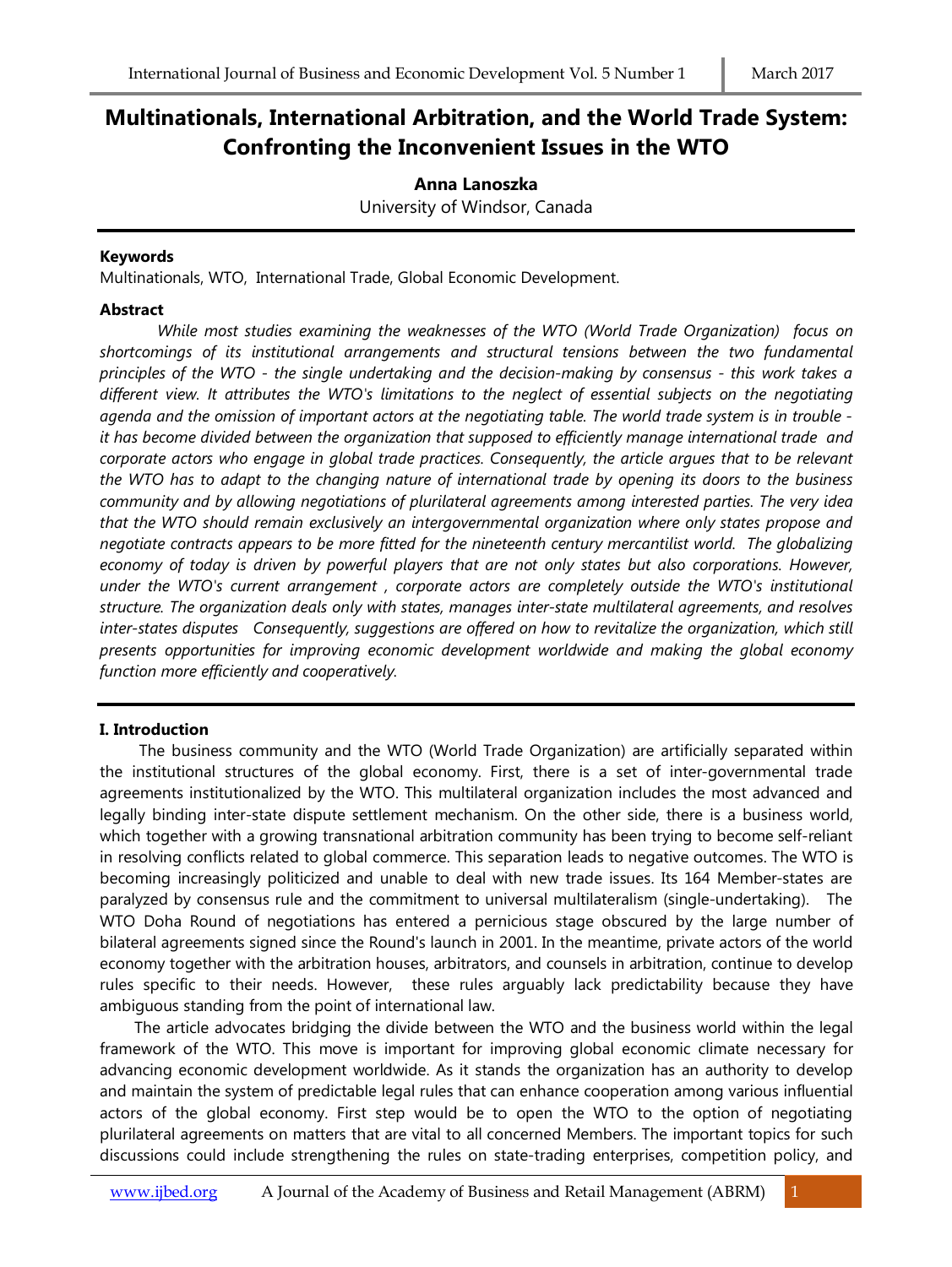investment. It would be a step forward to involve corporate entities acting as partners in such negotiations. History teaches us that some of the most advanced international treaties that exist today originated as creative plurilateral agreements for interested parties. Agreements driven by needs and functionality present a compelling incentive towards establishing networks of formal cooperation.

 The paper first explains why the WTO should allow formal plurilateral discussions under its legal umbrella. The reluctance of the WTO to deal with certain issues, which in fact may be of particular importance to the international business community, questions the role of the organization as a facilitator of predicable and transparent international trade rules. It does not help that corporate actors occupy an unclear legal place in the WTO system. Their absence compromises the discussions concerning new trade agenda and new multilateral regulatory initiatives. There is a need for more robust rules capable of integrating corporate trans-border relations - rules that can be negotiated and administered under the WTO. To be sure, such rules are not intended to be a competing alternative to international arbitration. Rather they are meant to be a complementing option that can improve transnational collaboration between multinationals and the states. In order for such an initiate to materialize, however, both the WTO and the corporate world must address a set of critical issues to build a foundation for cooperation. The most urgent among them are: rules on state-trading enterprises, competition policy, and investment.

#### **Broadening the WTO Framework**

 Despite its progressive rules-based mandate the WTO is constrained by a simplistic understanding of the world trading system where large nations dominate the negotiating agenda and small nations follow. The same time, the WTO's decision-making procedures are still grounded in the GATT era consensus principle (Lanoszka, 2009, 51). This creates a paradox because in the rules-based WTO system the individual preferences of member-states do not simply converge under the leadership of the industrialized trading nations. On the contrary, smaller and medium countries empowered by the legal structure of the WTO feel free to articulate their diverse demands and express resistance when their needs are not met. The Doha Round of multilateral negotiations, the first round of talks conducted under the WTO, has stalled. This failure bears responsibility for fragmentation of international trade law, which in turn creates an incoherent system undermining the legitimacy of the international trade rules (Johnston & Trebilcock, 2013). Experts point out to hundreds of new international bilateral and regional trade agreements signed outside the WTO (Buckely, Lo, Boulle, 2008).

 It is time now to formally move beyond Doha. In the wake of the 2008 financial crisis, it was difficult not to see the limitations of the current international arrangements in dealing not only with finance but also with international trade (Mattoo & Subramanian, 2009). By being a single-undertaking inter-state organization, the WTO effectively discourages smaller economies from negotiating agreements they may not need. In this context it is useful to remember that that "the WTO is primarily an institution that provides a mechanism for members to make policy commitments" (Hoekman, Martin, Mattoo, 2010, p. 526). It is also not constructive to see the WTO primarily in simplistic terms that: "see the WTO's primary role as reinforcing open markets by constraining cheating on deals, or helping the state resist domestic protectionism, as if the only reason the trading system works at all is because of the threat of coercive enforcement"(Wolfe, 2005, p. 340). A more realistic model of an international organization is offered in the work of L. L. Fuller, a legal scholar, who is known to devote his life to creating the theory of good order and workable arrangements (Fuller, 1978). His ideas were first applied to trade negotiations by Fiona Smith in the context of agricultural talks in the WTO (Smith, 2009). According to her findings, the WTO represents a case of *polycentric order,* which can be compared to a spider web-like complex arrangement (Smith, 2009, pp. 5-12). As a result the WTO being a large multilateral organization cannot operate effectively.

 Specifically, we can identify five interrelated and overlapping strands negatively influencing effectiveness of the WTO. The first stand reflects the individual preferences of WTO Members. This strand is further differentiated into a 'smaller' domestic cobwebs of preferences expressed by various business and labour constituencies of individual WTO Members. The second strand has to do with concerns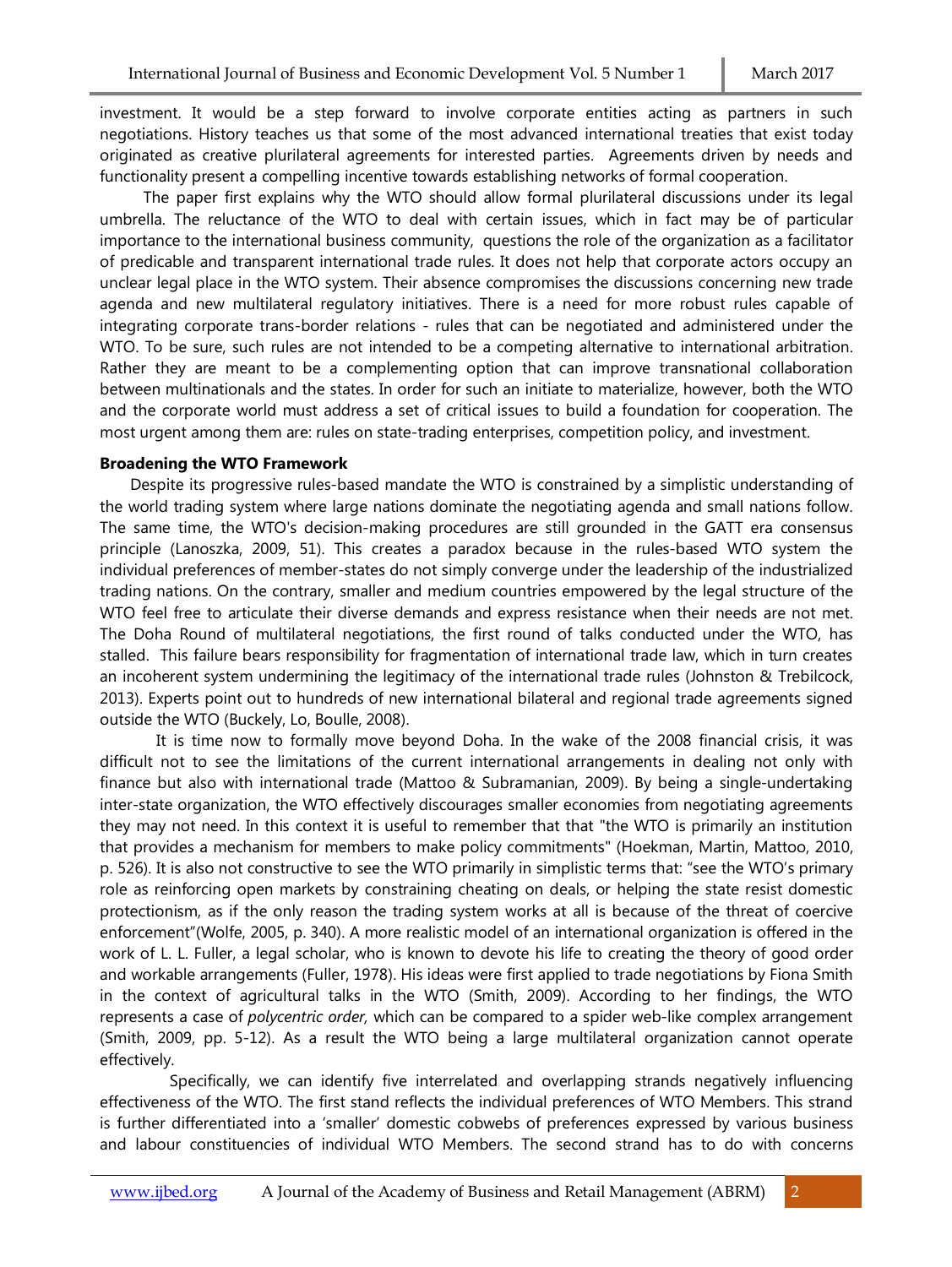expressed by developing countries broadly clustered around the trade and development nexus. The third strand consists of a growing number of bilateral, regional, and multilateral treaties negotiated by various counties outside the WTO. The fourth strand is about the ethical dimension of international trade and may include the issues of labour standards. The fifth and the final strand is the internal institutional culture of the WTO. By definition, international organizations are compelled to please and serve their diverse Members but when conflicting demands clash with the organizational objectives the hypocrisy arises. This leads to the dysfunctional behavior of the organization– focusing on priorities without serious commitment to them. With time, it is difficult to conceal conflicts between what the organization as a collective actor says – its advocated mandate, goals, and policies – and what the organization does (Weaver, 2008, p. 19). Consider the fiasco of the WTO Doha Round of negotiations initiated in 2001. The talks have mostly stalled long time ago but according to the WTO periodic news releases the Round is still progressing steadily.

 The way out of such paralyzing cobwebs of pressure that stifle operations of all large multilateral organizations is to afford more flexibilities to their members. In the case of the WTO such flexibility would allow interested parties (WTO Members and corporate actors) to negotiate plurilateral agreements within the existing framework of the WTO. It would be a practical option grounded in the reciprocity principle as advanced by Fuller who believed that one of the method "by which polycentric problems are solved is that of contract or a reciprocal adjustment of each center of interest with those with which it interacts" (Fuller, 1978, p. 399). The concept of reciprocity was the foundation of the GATT system but with time it became difficult to apply it to new trade-related matters such as adequate level of intellectual property protection and environmental, labor, public health or safety standards (Abbott, 2002). The task of assigning economic values for the purpose of determining reciprocity to these kind of private law commitments gets further complicated by varied developmental priorities of WTO Members.

 The principle of reciprocity can be applied even among economically asymmetrical players if they are depended on each other to advance a mutually beneficial deal. We can draw some insights here from Schelling's work on interdependent decision-making. His theory relates to a bargaining environment where although the conflict is present, the mutual dependence of players involved requires some kind of collaboration and mutual accommodation (Schelling, 1980, p. 83). Triggered by the functional need to cooperate, relevant actors will seek means to collaborate and preferably have the outcome locked in by signing a formal agreement with recourse to a rules-based dispute settlement mechanism. In the context of WTO plurilateral negotiations we assume common interest among participants that prompts them towards value-maximizing behavior resulting in compromise and acceptance of an optimal outcome.

 However, equally important is the issue how to operationalize such plurilateral negotiations within the WTO. The WTO encompasses a set of legal agreements, which are multilaterally binding because they apply to all Members of the organization as per the principle of single undertaking. Yet there are already exemptions and flexibilities inside some agreements translating to significant differences in obligations for different countries. Most notable exemptions stem from WTO Members' participation in regional trade agreements (GATT Article XXIV), there are also special provisions for the least-developed countries.

 Most importantly, the WTO includes the General Agreement on Trade in Services (GATS). Apart from accepting a set of core WTO/GATS rules, every WTO Member displays a unique schedule of GATSconsistent liberalizing commitments made in domestic services sectors. Schedules vary from very short ones in case of least-developed countries to very long and elaborate ones for major industrialized countries. Some of the most complex schedules demonstrate a high level of technical creativity combined with prudential sensitivity. These schedules reflect a guarded way a country can open itself to foreign competition by choosing a number of GATS allowable limitations consistent with domestic laws and regulations. GATS's ingenuity permits a country to gradually liberalize domestic services at its own pace and scope. The variations in the depth and in the range of liberalizing commitments made by WTO Members under GATS means that it is an agreement capable to facilitate successful plurilateral negotiations - the 1997 telecommunication deal being a primarily example. A major obstacle for domestic liberalization of services sectors in the WTO, however, is the absence of reliable data and systematic inputs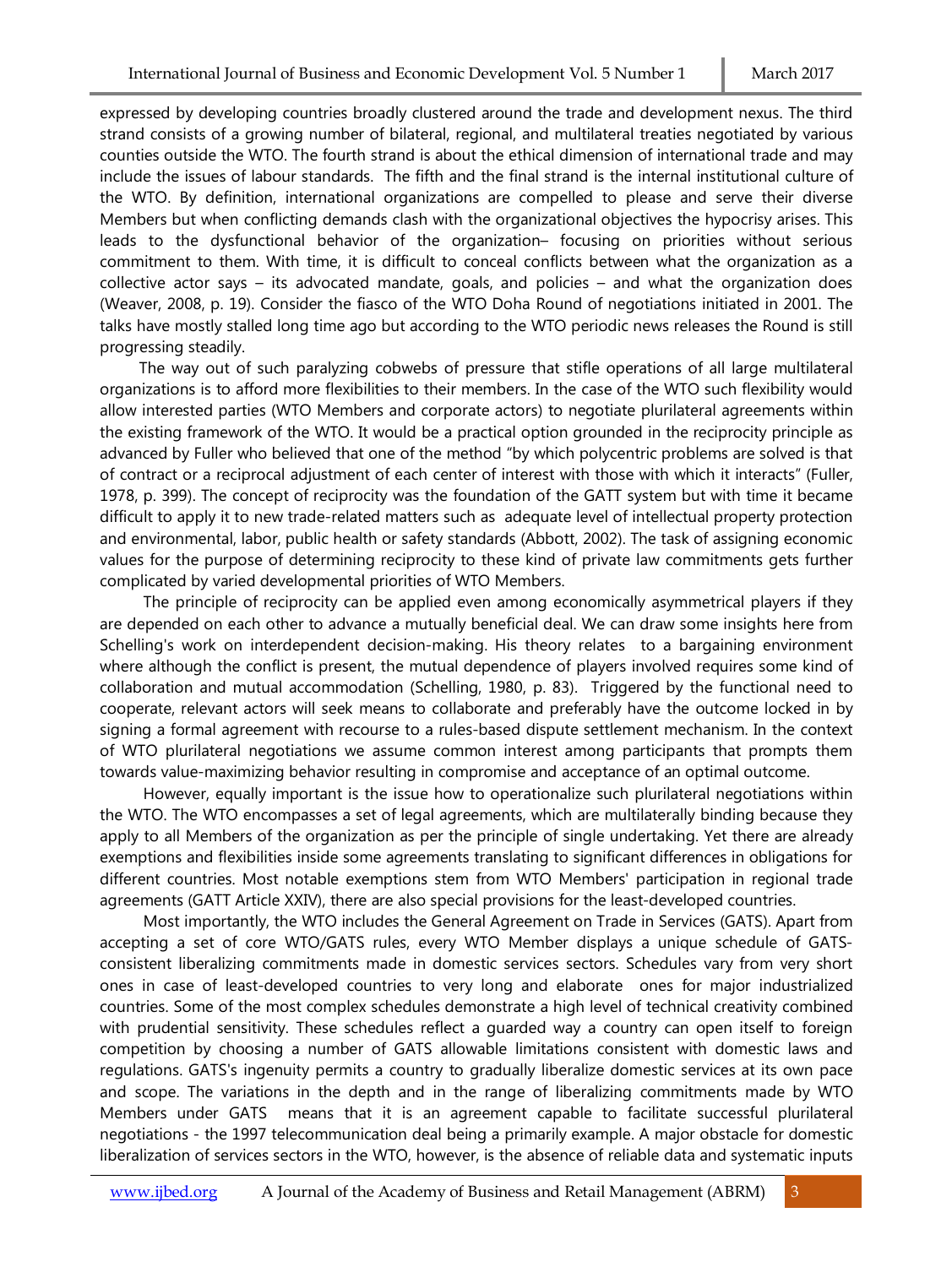from business community and service providers. Even the most advanced economies have problems with gathering up-to date state statistics assessing their services sectors. To be sure, the GATS agreement should be considered a work in progress (Feketekuty, 2000). However, formalized and direct involvement of business actors in the discussions concerning transnational trade in services could resolve many substantial matters and help advance services liberalization.

### **Economic Actors of 21st Century**

 Soon after the start of a new millennium the report published by the Washington based Institute for Policy Studies (IPS) revealed that of the 100 largest economies in the world, 51 are now global corporations and only 49 are countries (Anderson & Cavanah, 2000). The report's findings also pointed out that sales of 200 corporations were growing at a faster rate than overall global economic activity. Between 1983 and 1999, the 200s combined sales grew from the equivalent of 25% to 27.5% of World GDP. Another significant claim: top 200 corporations' combined sales are bigger than the combined economies of all countries minus the biggest 10. Conclusions of the report were based on the analysis contrasting the sales of the Fortune Global 200 with the GDP of countries. As such the report's methodology was rightly criticized because corporate sales and the GDP measure are quite different things. In other words, if the report wanted to demonstrate who is the most powerful globally it should had better explained this comparison because the GDP is a poor indicator of a state's international influence. Factors such as technological and military strength, geo-political position, resource endowment, social cohesion, economic stability and rule of law also play a role. Furthermore, the GDP can be inflated by the debt-financed wasteful government spending or it can be distorted by underreporting of activities in the informal sectors. Still, notwithstanding the flaws of the analysis, the report challenged our conventional views by positioning multinationals at the center of the international global economy.

 A decade later another report, this time by the World Bank, assessed the world's top 100 economies, using similar methodology. The data for this report was collected in 2009 from PricewaterhouseCoopers and Forbers and used purchasing power parity to analyze the numbers. Because the study concerned urbanization problems, cities were also used in the analysis. The results show that among 100 top world economies 53 were countries, 34 cities, and 13 corporations (Hoornweg, Bhada, Freire, Gomez, Dave, 2010). The report again contradicted the established state-centered view of the international system.

 However, in siding with the critics of the methodological approach used in the report, another study offered a convincing alternative by comparing tax revenue generated by governments with revenue generated by corporate actors (Chowla, 2005). This approach compares much more appropriate factors in order to assess power differentials between corporations and sovereign states. The main source was Fortune's data sets and the Development Indicators prepared by the World Bank. To refine the investigation, credit ratings of states and corporations were also examined with an understanding that influence comes, among other things, from the ability to access funding in private credit markets. The research still revealed only 29 countries in the top 100 most influential revenue generating entities. Arguably, the most obvious weakness of such an approach relates to its difficulty in predicting the stayingpower of today's high-ranking corporations. In the 2005 study, the group of the dominant 71 corporations turned out to be quite diverse and included companies that are not on the list ten years later. Then again, the 2015 Forbes Ranking of the largest corporations includes a number of entities that were absent from that group a decade ago, such as four Chinese companies. These four are in fact on the very top of the 2015 list: ICBC, China Construction Bank, Agricultural Bank of China, and Bank of China . Another absentee from the old list, Apple, now places 12th but ahead of Chevron and Wal-Mart. The fluidity of these rankings provide thus largely untested evidence as to the sustainability when it comes to global influence of corporate actors. However, such a changing landscape of corporate powerhouses testifies to the fact that trade agreements can benefit from flexibility of plurilateral arrangements as capable of responding to fluctuating international trends and developments.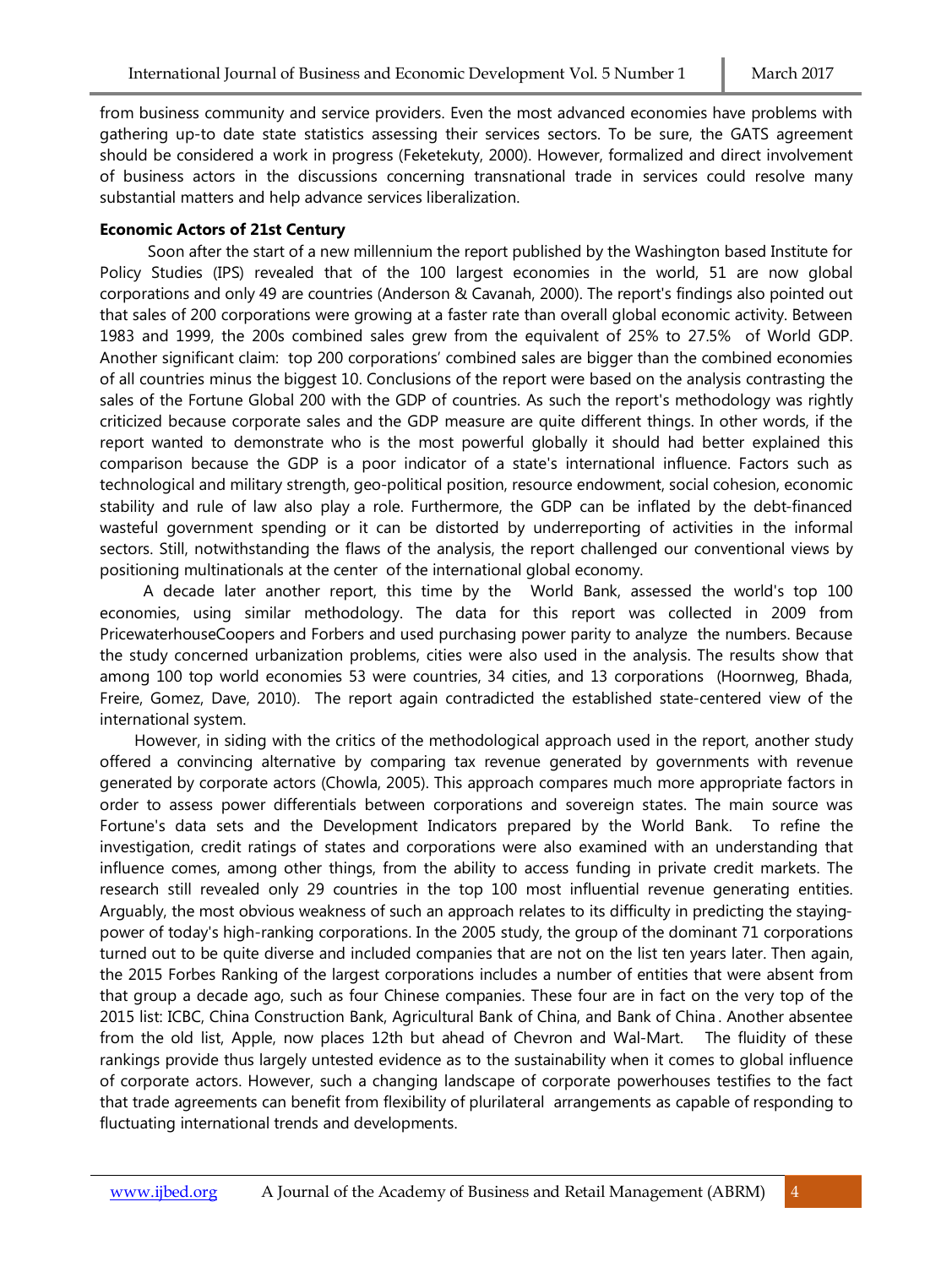Domestically, first corporations were towns, monastic orders, and universities. In the UK, the concept of limited liability was only introduced in 1862 by the Companies Act. In Canada, 1867 Constitution gave provinces jurisdiction to allow provincially incorporated companies, although federal government retained power to incorporate. In the United States of America, it was always up to the states to create corporations. In early days , corporate charters had to be carefully negotiated with legislators of individual states who had power to grant or refuse the application. Presently, the process of incorporating in the US is so easy that can be done online. In summary, a corporation is a fairly new economic player. There were relatively few transnational corporations until the relaxation of capital controls and investments laws in the latter part of the 20th century (Monks & Minow, 2011). Given their short history, international trade law lacks systematic provisions on multinational corporations. There is a tendency in international relations to consider a corporate entity as having a limited agency contained under the state jurisdiction. Such attitudes provide an excuse to see the WTO solely as the inter-governmental organization where only the states are capable of making informed and legitimate deals. In reality, private corporate entities have proliferated to become decisive players in domestic and international economies. Thus, not having multinationals at the negotiating tables, undermines the effectiveness of international trade agreements.

 As there are more complex corporate entities worldwide, the need for rules to resolve conflicts between them grows. Being on the outside the WTO system, multinationals are trying to become selfsufficient. Accordingly, the community of transnational commercial arbitration has been steadily expanding. Between 1992 and 2012 the caseload of cases dealt with by the five major arbitration houses has risen from 606 to 2368. These numbers, as impressive as they are, still do not include the cases of specialized arbitration that have also multiplied over the last two decades (Mattli & Dietz, 2014). In contrast to the WTO, international arbitration courts represent a form of transnational private authority. There is universal and specialized international commercial arbitration to distinguish those cases that are handled by the major arbitration centers like the International Court of Arbitration at the Hague and those conducted in smaller forums established by specific industries under the auspices of their respective associations. There is also an investor-state type of transnational arbitration provided by one of the World Banks Group arm called the International Center for the Settlement of Investment Disputes (ICSID) created in the late 1960s. Once basically a dormant institution, the ICSID has turned into a very busy place as more and more bilateral investment treaties have been concluded.

 Supporters of international arbitration focus on the efficiencies of the system and its widely acknowledged credibility. The outcomes of the disputes are routinely accepted, despite the cases being adjudicated by private transnational tribunals. From the point of interested parties such disputes were made enforceable in public courts under the 1958 New York Convention on the Enforcement of Private Arbitral Awards. Presently, the Convention has 156 signatories and most of them apply the Convention only to the extent to which other States grant reciprocal treatment. Ratification of the Convention especially benefits the countries with weak public courts. In the absence of strong state institutions in many developing countries, foreign suppliers can find at least some assurances of rules-based business environment in those countries who are signatories to the Convention (Hale, 2014). Furthermore, transnational arbitration can play a positive role in promoting harmonization of the international investment regimes. Dispute resolution under these agreements increasingly rely on cross-treaty interpretation. Equally important is greater use of MFN clauses in bilateral and regional preferential deals.

 Critics nevertheless say that in comparison to the exponential growth of international trade since the 1990s, the rise in international arbitration cases have been relatively modest. As a result the cases adjudicated by different arbitration tribunals cannot function as a legal support structure for the global economy. Another view that commercial arbitration proceedings are effective because they are supplemented by countries' domestic laws is also contested. The evidence seems to indicate that the most efficient arbitration services are specialized and confined to specific industries. Thus they are completely outside the purvey of the state and hence limited in their scope and application. In short, international commercial arbitration does not provide efficient contact enforcement for international trade flows (Dietz, 2014).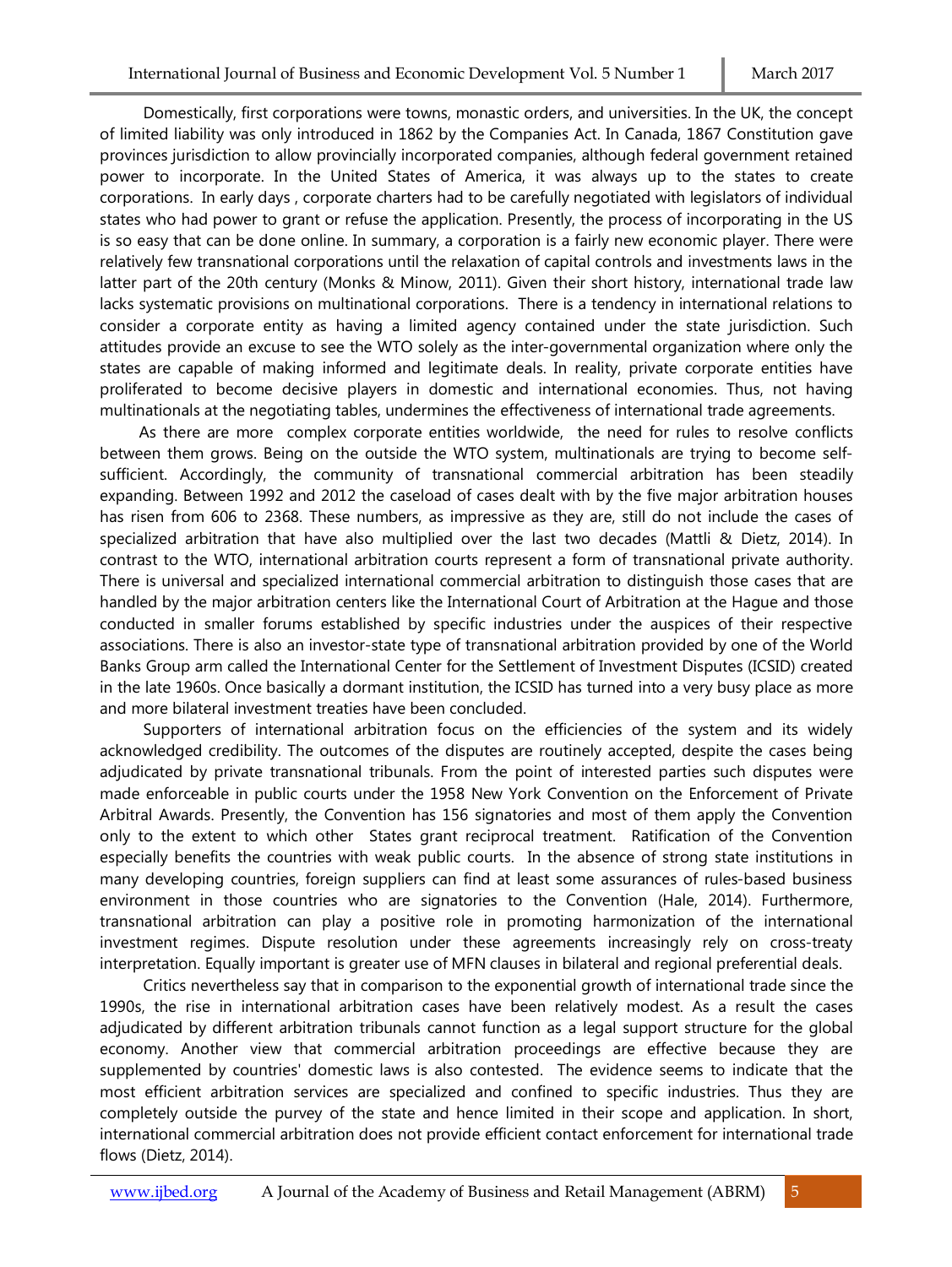The most convincing critique of transnational arbitration, however, is a legal argument from a renowned scholar of international law. Two major points are made: that international arbitration rules are deficient when it comes to democratic legitimacy and that these rules lack sufficient predictability (Schultz, 2014). The rules of a global arbitration regime are written by private actors associated with arbitration institutions and arbitration associations who form a different group from those to whom the rules apply. In order to standardize the procedures the rule-making experts have created an elaborate and quite overwhelming body of rules that constitute the fundamental set of reference in most arbitration proceedings. This private proceduralization of arbitration, however, is quite abstract from the social context in which the businesses operate (Schultz, 2014, pp. 160-162). As a result, the transnational arbitration regime fails to pass a legitimacy test by missing the important construal behind the rule of law: democratic engagement of those to whom the rules apply.

 Second point considers another critical construal of the rule of law that relates to its internal standard of merit, which is procedural. This strand of the rule of law is known as formal legality which brings with it a promise of predictability. Formal legality holds that "legality is a yardstick against which a normative system may be assessed because of certain formal virtues of legality, because of law's formal regulative quality" (Schultz, 2014, p. 165). By calling something law, we in principle take it to exhibit a certain degree of predictability. Unfortunately, international arbitration, although conducted in the name of law, happens according to insufficiently predictable norms. What is highly problematic is that vague principles, often grounded in different legal systems, are used and applied by international arbitrators as if these principles were law(Schultz, 2014, p. 119). In summary, the legal argument does not allow international arbitration to be considered as law because it fails to demonstrate having legitimate authority and because it does not carry a sufficient expectation of predictability.

 In conclusion, while transnational arbitration retains an ambiguous status from the point of international law it is often the only viable option for corporate actors to have their conflicts resolved. The WTO is all about the states with governments setting the negotiating agenda and representing corporations in the resolution of officially designed inter-state disputes. Still the WTO dispute mechanism has contributed to the establishment of legitimate, integrated, and predictable body of international trade law. Transnational arbitration tribunals may provide for more direct and cost-effective options for dispute resolution but the trade law developed under the WTO serves as a set of reference for international treaty creation and in cross-treaty interpretation by transnational arbitration tribunals.

 In practical terms, there are two tracks of international commercial rules today. One decided by the states and the other by private actors. While these two tracks so far coexist without major collisions as supported by informal meetings between governments and selective businesses when new bilateral and regional trade and investment treaties are considered, the fact that the WTO does not allow corporate actors into its legal framework, creates a paradox. Despite being primary drivers of the global economy corporations find themselves in an outsider position on the international legal stage of economic decision making. In the next section, the paper identifies critical issues on both sides of the divide with hope of bringing private and public actors together under the WTO rules.

#### **WTO and Business Community - Issues of Convergence**

 There are three critical issues that would greatly benefit from bringing together the interested state actors and corporate actors to the negotiating table: state-trading, competition policy, and investment. These issues failed to be properly addressed within the WTO in the context of multilateral trade negotiations. The provision on State-trading Enterprises is in fact part of the system but due to the lack of political will it has become a subject of benign neglect (Article XVII of the GATT). Competition policy and investment were introduced during the first WTO Ministerial Conference back in the 1990s. These issues were resisted mainly by developing WTO Members anthey slowly faded away from the negotiating agenda.

 First issue: state-trading. The international trade system from its early days recognized the presence of state trading entities. Although the GATT was based on the principle of free markets, in a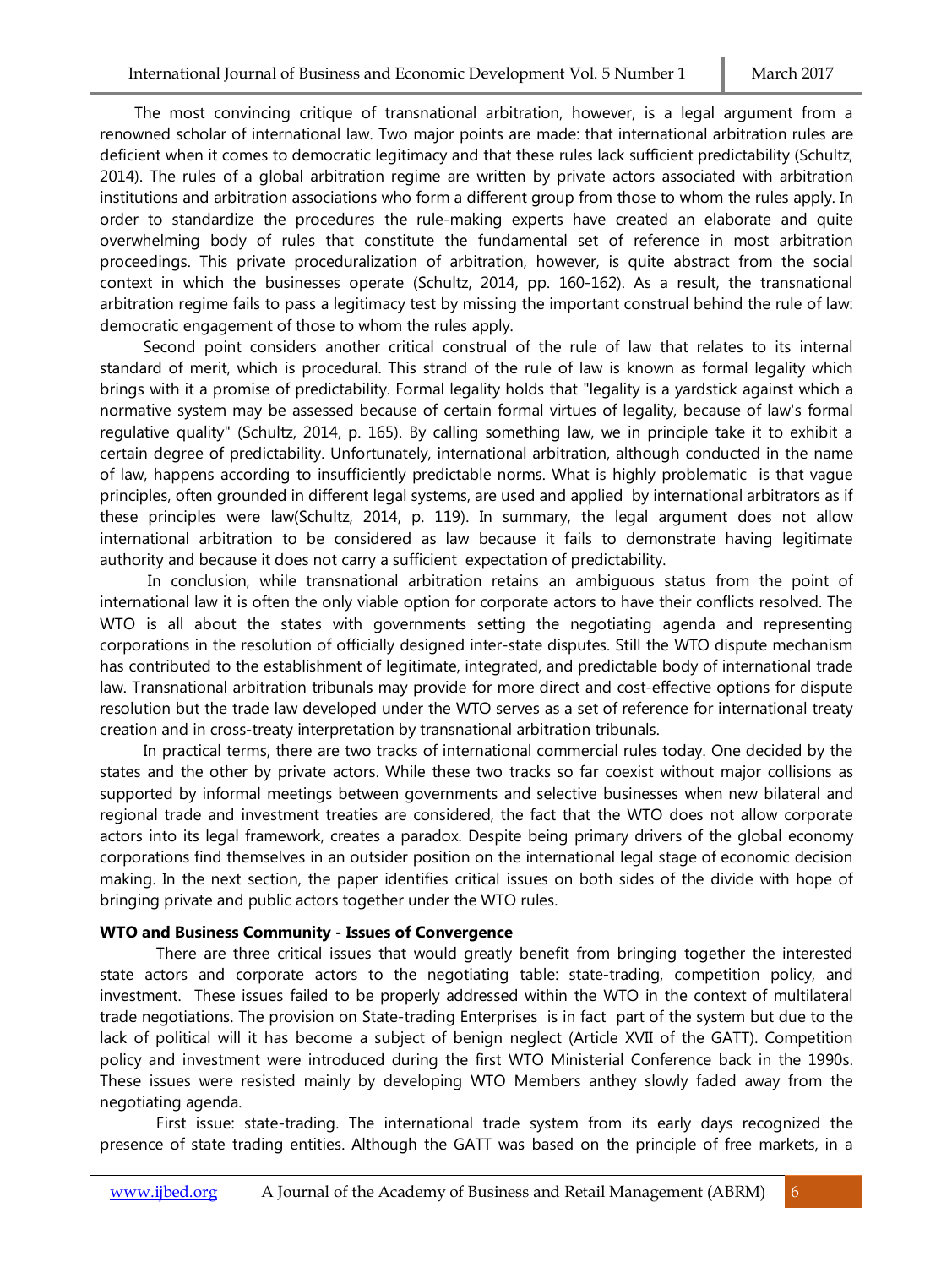politically motivated move, the system's architects decided to accommodate state-trading in the communist world. Over the years, Article XVII of the 1947 GATT on State Trading Enterprises not only facilitated the participation of several Soviet Bloc economies in the GATT but also made possible the WTO accession of Russia and China. Regrettably, Article XVII, which was first intended as a special exemption reserved for unique circumstances subject to a rigorous notification process, turned into a provision excusing a widely accepted practice. When the WTO was being established a special Understanding on the Interpretation of Article XVII was included in the package of Final legal texts. The Working Party on State Trading Enterprises was established by the Council for Trade in Goods at its meeting of 20 February 1995, pursuant to paragraph 5 of this Understanding. The Working Party developed an illustrative list of state trading relationships and activities in 1999 (WTO Document: G/STR/4). These activities, however, have not resulted in a well monitored notification and review process. The number of notifications had been steadily declining and Members who are particularly known to engage in state-stating are hardly ever sending such notifications (WTO Document, G/L/1090). Private corporations are at disadvantage in the system that explicitly allows state-trading but provides rules intended to ensure non-discrimination and transparency in international trade. It is becomes difficult to condemn private corporate actors for their attempts to seek tax-heavens or avoid anti-trust regulations, while state-owned companies often thrive because of direct subsidies and preferential treatment by their governments.

 Second set of issues: competition policy and investment. A number of WTO Members placed these issues on the multilateral negotiating agenda during the 1996 Ministerial Conference in Singapore. From early on it became clear that there was no consensus among the hundred-plus WTO Members on appropriate standards for competition policy. While the arguments in favor of an agreement cited the need for international antitrust rules, the need for competition rules that can substitute for antidumping laws, and the need for rules that would target some anticompetitive practices such as price fixing and market allocation (Palmeter, 2003, pp. 297-304). The initiative on investment was proven to be very controversial. It echoed the OECD talks on the Multilateral Investment Agreement (MAI), which eventually collapsed two years later. The WTO Working Groups on the issues continued to work but no progress was made. The majority of work in the WTO Working Group on Trade and Competition Policy revolted around establishing the appropriate standards for competition policy and relevant enforcement mechanisms. The ultimate goal was the future harmonization of the best practices, although this idea was hotly contested and never amounted to any tangible proposal. The issue of investment was picked up by a number of regional and bilateral agreements as it was essentially abandoned in the WTO.

 The issue of plurilateral agreements. Here, the WTO has made some progress in terms of realizing the necessity to relax the principle of single-undertaking. There are currently two plurilateral agreements negotiated among interested WTO Members: on services and environmental goods. Frustrated with the progress of the Doha Round, twenty three Members of the WTO (including the EU) started in 2013 to negotiate a plurilateral agreement aimed at liberalizing their services sectors. Together the negotiating countries include almost 70 percent of world's trade in services. The so-called Trade in Services Agreement (TiSA) uses the GATS framework and its main provisions to either deepen the liberalization of the existing sectors or to liberalize new ones. The sectors under consideration: telecommunication, financial services, e-commerce, maritime transport, air transport, and professional services. The negotiations also concern agreements on such issues as: domestic regulation, localization, and transparency. The most recent 19th round of talks took place in July 2016 and registered some progress on a number of issues. However, Brazil, China, India, and Russia are notably absent from these negotiations and so are the corporate actors despite their strong presence in the sectors under discussions. Only the respective governments participate in the talks and the European Commission, which traditionally represents all EU members, a situation somehow complicated by the June 2016 UK's referendum to exit the Union.

 In July 2014, a group of WTO Members launched negotiations on the WTO plurilateral agreement on environmental good (AEG). This group now includes the EU and sixteen other countries. The agreement is intended to improve market access to a broad range of environmental goods, such as products related to the production of renewable energy, air-handling equipment, water treatment technologies, waste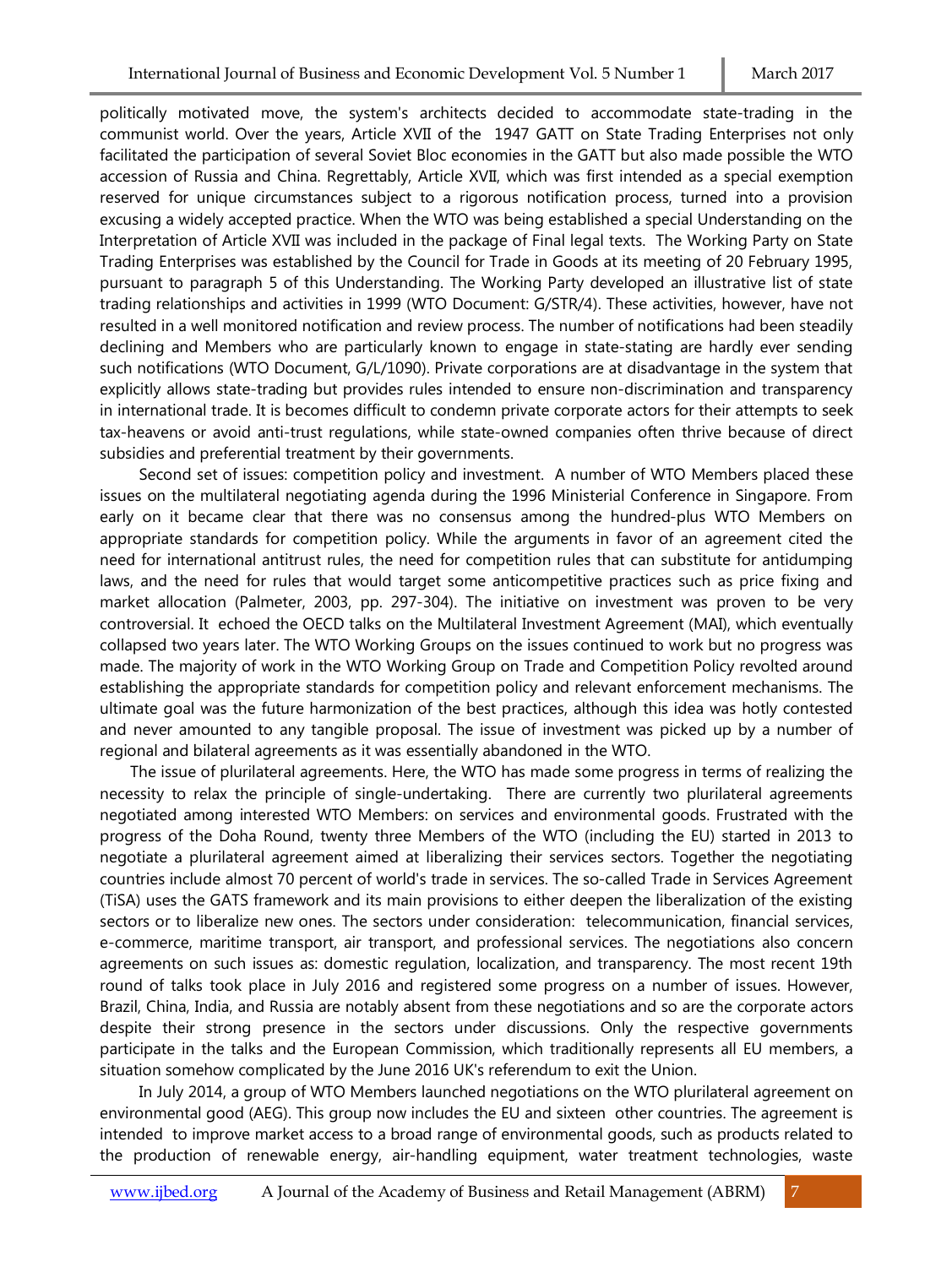management or recycling equipment, and environmental and atmospheric monitoring instruments. The talks utilize an existing list of 54 environmental goods put together by the Asia-Pacific Economic Cooperation forum — in 2012 to reduce import tariffs to 5 per cent or less by the end of 2015. These goods include wind turbines, air quality monitors and solar panels. To date, 15 rounds of negotiations have taken place with an ambitious plan to conclude the agreement by December 2016. Since this agreement deals with goods and mainly concerned reduction of tariffs, it may not be essential to include corporate actors, although their input would benefit the talks. However, the plan to enhance the agreement at a later stage by matters concerning domestic regulations and services may be difficult to materialize without participation of the business community.

#### **Direction for Future Research**

 This article identified the major limitations of the international trade system. The system is characterized by the artificial separation between the inter-state WTO and the globalizing business community. As the international economic climate deteriorates, holding back the economic development globally, the WTO remains paralyzed. This is why it becomes increasingly appropriate to examine the possibilities of including the relevant business actors in the WTO talks aimed at facilitating rules-based cooperation between governments and multinationals on several critical issues. The interested Members of the WTO have already initiated a series of plurilateral negotiations on services and environmental goods. These talks would greatly benefit from participation of corporate actors to make the anticipated agreements more effective and comprehensive.

 There are several critical issues concerning international trade that need collaboration between governments and corporations in order to ensure the growth and smooth operation of the global economy. First there is the dilemma of state-trading multinational enterprises. The concept of statetrading goes against the rationality of free markets. Most of the emerging economies have been historically state-centered and presently they follow a model of state capitalism where the state is a dominant economic player and uses the markets primarily for political gain (Bremmer, 2010). State-trading multinationals can be quite different from the private multinationals and their modes of operations are often shielded from the scrutiny of their trading partners. The world trading system would benefit from formal rules that would ensure greater transparency in assessing the operations of state-trading enterprises.

 Secondly, the investment and competition policy are issues that tend to be only partially dealt with on the domestic level. The international economic relations suffer from the lack of consistency in the way bilateral and plurilateral agreements approach these issues. However, the idea that investment and competition rules can be harmonized on the global level by designing multilateral agreement for over hundred-plus Members of the WTO is not realistic. Given the complexity of the global economy today only plurilateral agreements that include corporate actors can produce effective rules based on measures often rooted on sector specific understandings. The legal framework of the WTO provides an excellent opportunity to accommodate limited sectoral and issue-driven plurilateral agreements. The WTO can offer predictability of rules and of outcomes especially given its sophisticated dispute settlement mechanism, which can be expanded to address investor-state disputes. On the other hand, the continuation of the existing scenario where the WTO only deals with selective, and often politically motivated, inter-state disputes while corporations seek the help of legally ambiguous arbitration houses, is not sustainable. Both sides can end up with limited set of rules subject to arbitrary actions of the powerful states.

 As this article was being finalized, the latest edition of the Economist features a report on the world's most powerful companies. Appropriately titled "In the shadow of giants" the report examines the rise and perseverance of multinational corporations. Most powerful multinationals have captured enormous market shares and built resilient defenses against competition. Companies with more than \$1 billion in annual revenue account for nearly 60% of total world's revenue and 65% of market capitalization. They also have enormous assets equivalent to 10% of GDP in America and up to 47% in Japan. In addition, about 10% of all the world's public companies generate 80% of all profits. The report concludes that policy-makers soon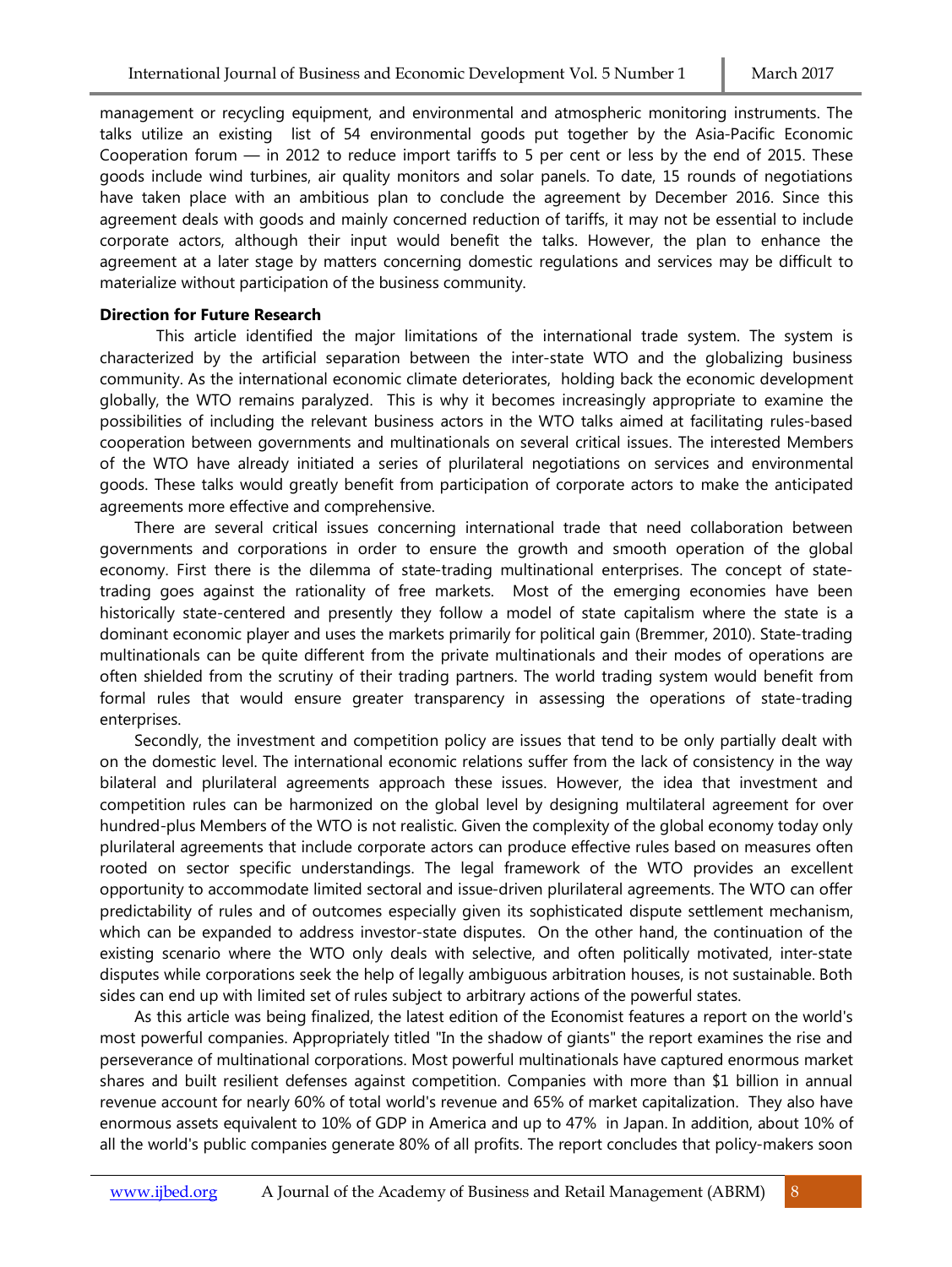will be faced with the great policy challenge to address business concentration without adopting punitive anti-business sentiment (Economist, 2016, pp. 3-16). In fact, the report may be overstating the ability of governmental policy makers to shape policy agendas involving multinationals. For the start, it would be helpful if policy-makers revamp their thinking about multinational corporations. The state may attempt to control the domestic policy space but the scope of multinational corporations necessities formal collaboration with the business community that exceeds the mandate of the domestic regulators and politicians.

 There an opportunity for a meaningful engagement between the governments and the corporate actors under the predictable system of international law. Both sides can benefit from the clear rules and standards. In this context, the already exiting WTO framework can be utilized by opening the organization to business actors and by allowing negotiations of plurilateral agreements that include corporations under its legal umbrella. Subsequently, there are two choices in front of the WTO today: 1) remain a semirelevant inter-state organization where only selective issues are discussed, where some limited technical arrangements are slowly advanced, and where increasingly politically motivated disputes are adjudicated; 2) allow for discussions on plurilateral projects among interested parties that would bring critical issues to the table and encourage rules-based cooperation with corporate actors.

### **References**

Abbott, F.M., 2002. " The TRIPS-legality of measures taken to address public health crises: Responding to USTR-State-industry positions that undermine the WTO" in *The Political Economy of International Trade Law*, Kennedy, D. L.M. and Southwick, J.D., (eds.) Cambridge University Press, pp. 311-342.

- Anderson, S and Cavanagh, J., 2000. *The Top 2000: The Rise of Corporate Global Power,* Institute for Policy Studies, Washington, DC.
- Bremmer, I., 2010. *The End of the Free Market - Who Wins the War Between States and Corporations?,*  Portfolio,
- Buckely, R., Vai lo L. and Boulle, L., 2008. *"Challenges to Multilateral Trade - The Impact of Bilateral, Preferential and Regional Agreements"* Published by Wolters Kluwer.
- Chowla, P., 2005. "Comparing Corporate and Sovereign Power*," Developments - Journal of the Development Studies Institute*, 1(1).
- Thomas Dietz (2014) "Does International Commercial Arbitration Provide Efficient Contract Enforcement Institutions for International Trade?" in Mattli, W. and Dietz, T., (eds.) I*nternational Arbitration and Global Governance: Contending Theories and Evidence.* Oxford University Press, pp.168-195.
- Feketekuty, Geza., 2000. "Assessing and Improving the Architecture of GATS" in *GATS 2000 - New Directions in Services Trade Liberalization*, Sauvé P. and Stern, R.M., (eds.) Published by the Brookings Institution, pp. 85-111.
- Fuller, L.L., 1978. "The Forms and Limits of Adjudication", *Harvard Law Review,* 92 (2), pp. 353- 409.
- Hale, T., 2014. "What is the Effect of Commercial Arbitration on Trade? in Mattli, W. and Dietz, T., (eds.) I*nternational Arbitration and Global Governance", op. cit.,* pp. 196-213.
- Hoekman, B., Martin, W. and Mattoo, A., 2010. "Conclude Doha: It Matters!," *World Trade Review,* 9 (3), pp. 505-530.
- Hoornweg, D. P., Bhada, M., Freire, C.L. Trejos Gomez, R. Dave., 2010. *Cities and Climate Change: An Urgent Agenda.* World Bank, Washington, DC.
- Johnston, A M. and Trebilcock, M.J., 2013. "Fragmentation in international trade law: insights from the global investment regime" in *World Trade Review* , 12 ( 4) pp. 621-652.
- Lanoszka, A., (2009) *The World Trade Organization - Changing Dynamics in the Global Political Economy.* Lynne Rienner Publishers.
- Mattli, W., and Dietz, T., 2014. "Mapping and Assessing the Rise of International Commercial